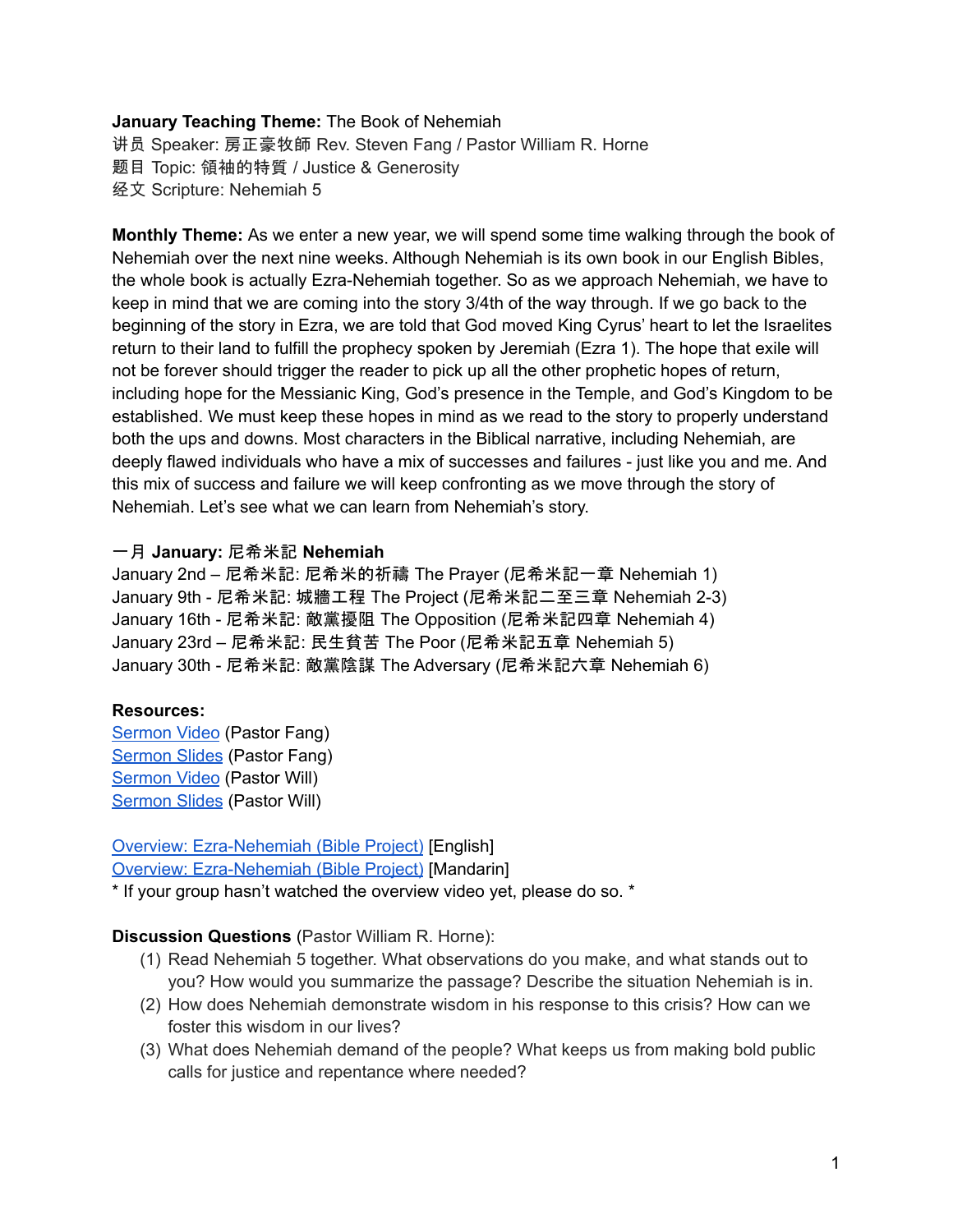- (4) Nehemiah not only leads with a public call for repentance, but he also calls for reparations. Why is it essential that repentance always includes seeking reparations, if possible?
- (5) Nehemiah then goes a step further by not just calling for repentance and reparations, but he leads by example with his personal generosity. What characteristics do we see about Nehemiah's generosity in 5:14-18? What are some ways we can lead by example in our generosity?

### **Important Notes** (Pastor William R. Horne)**:**

Notes on Q1: As you read through this chapter, make sure you recall the context from both the [Monthly](https://docs.google.com/document/d/1kdIsb1XcIs7gpJh6mmgzNf6Jnqwm4iO9jFQe6U3OtNY/edit#bookmark=id.ldbe2mqdl12r) Theme section and the Bible [Project](https://docs.google.com/document/d/1kdIsb1XcIs7gpJh6mmgzNf6Jnqwm4iO9jFQe6U3OtNY/edit#bookmark=id.d2puhpmovfox) video. Context is key to understanding the movements of the story.

*The Situation:* At some point during Nehemiah's wall rebuilding project, the community faced an economic crisis. Now, how this economic crisis began is unclear in the text. Still, the extra labor given to the wall project probably hurt the harvest and the income that families would typically receive when working that harvest, as they focused their work on the wall. Thus, the wall project potentially brought about unintended consequences economically. However this economic crisis began, it is evident in the text how it was taken advantage of by the wealthy. As is so often in an economic crisis, the rich get richer, and the poor get poorer. Here, the poor were put in an impossible situation - where they had to mortgage their fields, vineyards, and homes to help pay for food so their families wouldn't starve to death. This economic crisis exposes a deeper-seated problem within the community. Long-standing unjust practices were causing great economic inequality. The wealthy Hebrews were taking advantage of this economic crisis, making a profit off the plight of the poor. They were lending the people money and food while charging interest on these loans. And when the people could not repay the loans, they would take their land, homes, and children as payment, being forced to sell them as debt slaves! The combination of a lack of income, high taxes from the king, and the wealthy charging interest on their loans for food proved to be detrimental to the community. This is not how the people of God should behave. The Torah outright condemns one from charging interest on loans, rightly viewing making a profit off the poor as exploitation. This may seem odd to us in a capitalistic society where everything has interest charged on it, and we never question such practice.

#### **Exodus 22:22–27 (NIV)**

"Do not take advantage of the widow or the fatherless. If you do and they cry out to me, I will certainly hear their cry. My anger will be aroused, and I will kill you with the sword; your wives will become widows and your children fatherless. "If you lend money to one of my people among you who is needy, do not treat it like a business deal; charge no interest. If you take your neighbor's cloak as a pledge, return it by sunset because that cloak is the only covering your neighbor has. What else can they sleep in? When they cry out to me, I will hear, for I am compassionate."

The evil of making a profit off the poor should be evident. And God says that this evil will result in the same evil being turned back on their heads in judgment. They chose profits over people,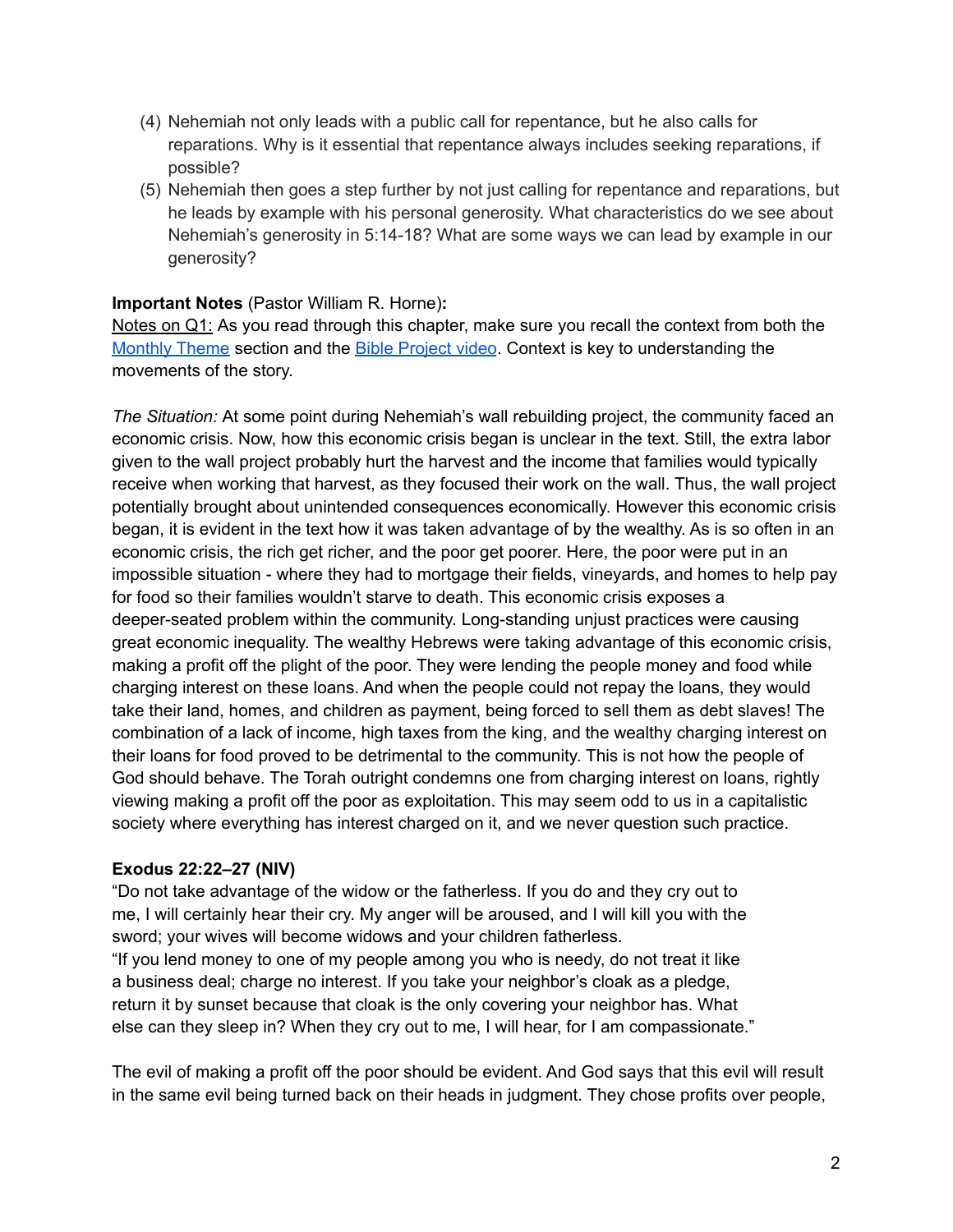building their wealth over their fellow humanity. These people are what I like to call "poverty pimps." They exist all over the world today, including in our great city of Lexington. People who make their money off of the poor, off people who have their backs against the wall. You see in it Pay-Day Title Loans, Private owned prisons, unaffordable health care, and in unkempt rental houses all over my neighborhood.

When an economic crisis hits, the most marginalized get hit the hardest. We have seen this reality play out over the last two years of the COVID Pandemic - where indeed everyone is affected, but those on the margins take the biggest hit. Small businesses all over the country have suffered greatly, even having to close down for good. At the same time, 45 of the 50 biggest companies in the U.S. turned huge profits over the same span - including companies like Amazon and Walmart. They reportedly raked in billions in additional profit, with almost none of it being shared with their workers. See, the People of God must never put Profits over People. This is the type of situation Nehemiah faces, an economic crisis in the community and injustice amid the crisis.

Notes on Q2: Nehemiah responds to his learning of this problem, Neh 5:6-7 "When I heard their outcry and these charges, I was very angry. I pondered them in my mind and THEN accused the nobles and officials. I told them, "You are charging your own people interest!" So I called together a large meeting to deal with them" Nehemiah rightly responds to the situation with anger, and this is where we see his wisdom come into play. The text says, he "pondered" or "thought over" the situation at hand and THEN accused the nobles and officials. Nehemiah's wisdom in creating space to think over the situation before responding establishes the path for his anger to lead to righteousness instead of his anger leading to sin. It is okay and even right to feel angry in certain situations, but what we do with that anger will determine if we are walking on the path of foolishness or the path of wisdom. We have seen this slow-down pattern multiple times in Nehemiah's life that is worth emulating.

- **Chapter 1**: Angry Over State of Jerusalem, Slows Down to Pray, Fast, and Repent
- **Chapter 2**: Slows Down to Pray Mid-Conversation with the King, Takes the Time to Assess the Damage, THEN puts a plan into action

- **Chapter 5**: Slows Down to Think Through Situation before Responding.

Nehemiah's wisdom and ability to slow down and assess the situation allow him to lead the community to resolution.

Strategies for "Slowing Down":

- Creating patterns of prayer in your life that take everything to God in prayer.
- When you are personally wronged or offended, take the time to understand the person and situation better before reacting.
- Before reacting to a public situation, spend time listening to voices outside of your circle to gain a fuller perspective on the situation. Social media, in particular, pressures us with the need to respond with a "take" on things immediately. Remember, there is wisdom in slowing down. (Note: This does not negate rightly grieving or feeling angry over situations particularly where lives are lost. Sometimes people want to "wait" because they don't want the burden of needing to respond. Slowing Down is not forever.)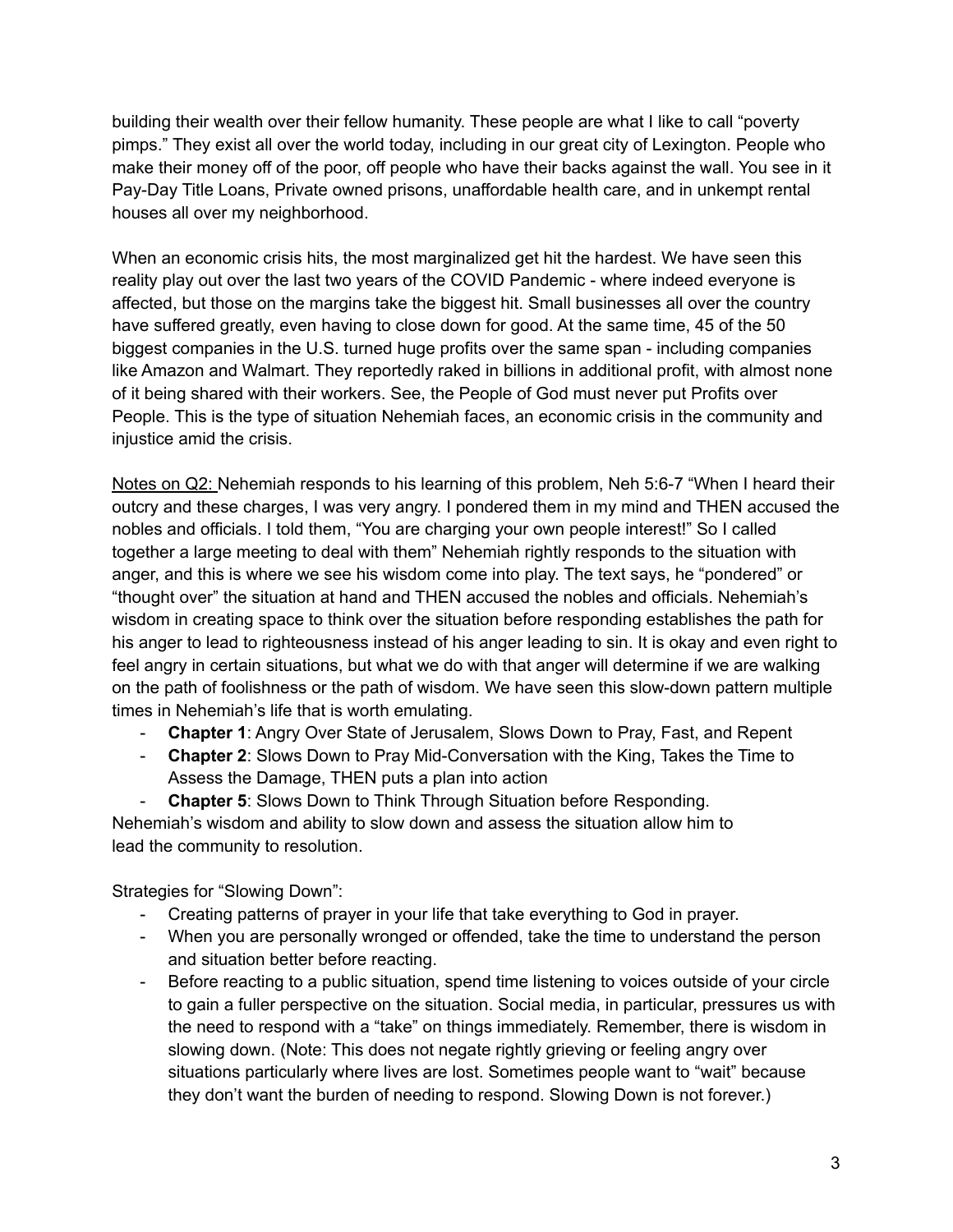- Do not fall under the pressure to take action without taking time to assess and plan within the community.

Notes on Q3: Nehemiah calls together all of the wealthy of the community and makes a bold public call for an immediate stop to the unjust practices.

## **Nehemiah 5:7b–9 (NIV)**

So I called together a large meeting to deal with them and said: "As far as possible, we have bought back our fellow Jews who were sold to the Gentiles. Now you are selling your own people, only for them to be sold back to us!" They kept quiet because they could find nothing to say. So I continued, "What you are doing is not right. Shouldn't you walk in the fear of our God to avoid the reproach of our Gentile enemies?"

Nehemiah starts by exposing their wrong-doing, and he strategically frames it as a matter of identity and devotion to God. They are acting like the pagan nations around them in their unjust practices, and clearly, they do not fear God, for if they did - such evil practice would have never occurred. The People of God NEVER put profits over the well-being of their neighbors! Nehemiah then makes a somewhat surprising turn in verse 10, as he recognizes his own involvement in the practices of improperly lending money and grain with interest and taking land pledges.

The NIV translates it this way...

### **Nehemiah 5:10 NIV**

I and my brothers and my men are also lending the people money and grain. But let us stop charging interest!

Another translation, the NET, translates Nehemiah 5:10, this way...

# **Nehemiah 5:10 NET**

Even I and my relatives and my associates are lending them money and grain. But let us abandon this practice of seizing collateral!

After reading multiple translations, we get the idea that the text would best read something like **"in addition, I, my brothers, and my servants are lending them money and grain; let us abandon this** *massa***'"** (Hebrew Word) - which includes the ideas of charging interest and the practice of taking a pledge or collateral on a loan like land, homes, and slaves. And in the imperative "let us stop," Nehemiah includes himself. So Nehemiah rightly confesses that he has been complicit in the injustice and calls for a stop of charging interest and taking collateral on these loans.

Notes on Q4: But, Nehemiah, in his wise leadership, does not stop here, but now he takes the next step - calling for reparations.

# **Nehemiah 5:11 NIV**